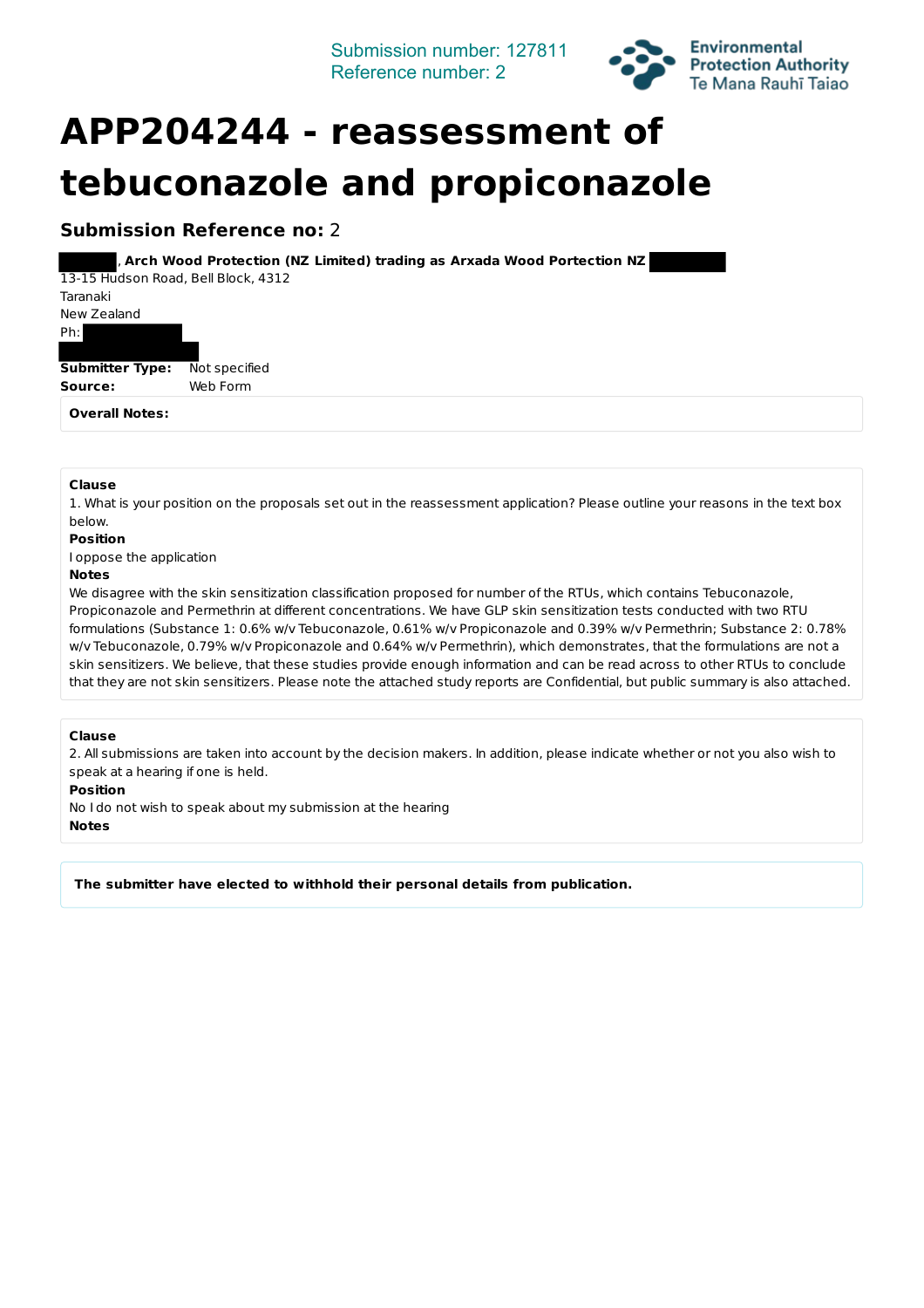## Summary of the skin sensitization data

| Substance                                                                                | <b>Skin</b>   | Test (test animal)                     | Reference                                                                                              |
|------------------------------------------------------------------------------------------|---------------|----------------------------------------|--------------------------------------------------------------------------------------------------------|
|                                                                                          | sensitization |                                        |                                                                                                        |
| <b>RTU</b><br>0.60% w/v Tebuconazole,<br>0.61% w/v Propiconazole<br>0.39% w/v Permethrin | N             | <b>Buehler method</b><br>(Guinea Pig)  | <b>Sensitization Study</b><br>of Vascol Azure<br><b>RTU</b> in Guinea<br>Pigs,<br>SP140640010,<br>2014 |
| <b>RTU</b><br>0.78% w/v Tebuconazole,<br>0.79% w/v Propiconazole<br>0.64% w/v Permethrin | N             | Guinea Pig<br><b>Maximisation Test</b> | , Vascol<br>Azure (RTU) Skin<br><b>Sensitization Study</b><br>in Guinea<br>Pigs, 13482-09,<br>2010     |